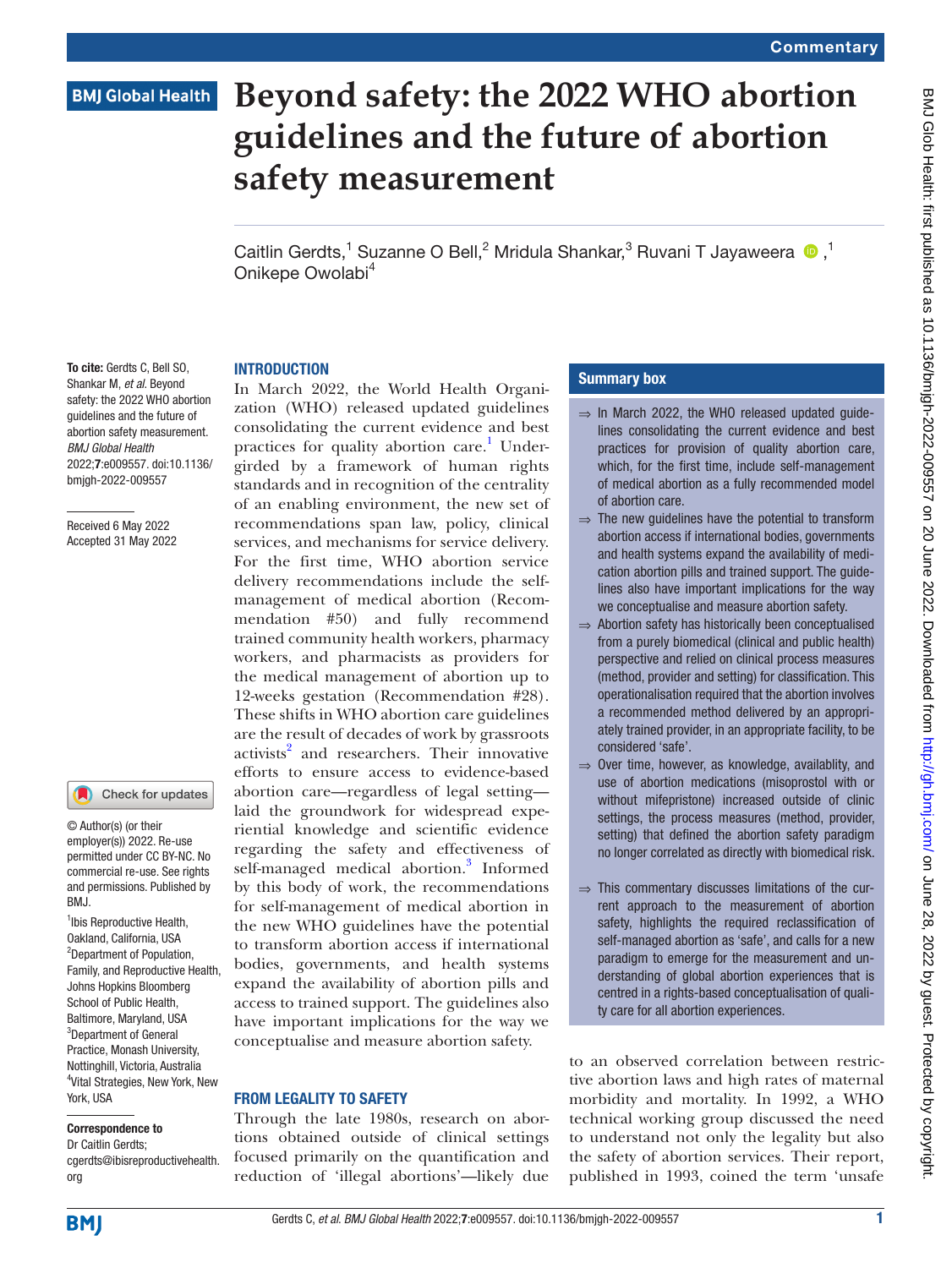abortion'—concluded that legality or illegality of services may not be the defining factor of abortion safety<sup>[4](#page-2-3)</sup>. The report described the characteristics of 'unsafe abortion' as an abortion performed without adequate provider skills, using hazardous techniques, and/or occurring in unsanitary facilities. Following the publication of this report, the language and focus of research on abortions obtained outside of clinical settings made a distinct shift away from legality and towards the concept of abortion safety.<sup>[5](#page-2-4)</sup>

From the outset, the measurement of abortion safety was conceptualised from a purely biomedical (clinical and public health) perspective and relied on clinical process measures (method, provider and setting) for classification. This operationalisation required that a 'safe' abortion must involve a recommended method delivered by an appropriately trained provider, in an appropriate clinical facility. The early abortion safety paradigm emerged in a global context when abortions that occurred without meeting clinical process measures were highly correlated with complications such a haem-morrhage, infection and physical trauma.<sup>[6](#page-2-5)</sup> Attention to abortion safety in research and advocacy was, therefore, deemed a public health imperative. For decades, the urgency of addressing maternal morbidity and mortality from unsafe abortion procedures drew the attention of governments, donors, and other influential stakeholders to the need for legal, policy, and health systems reforms to drive service improvements.

Over time, however, as knowledge, availability, and use of abortion medications (misoprostol with or without mifepristone) increased outside of clinic settings, the clinical process measures (method, provider, setting) that defined the abortion safety paradigm no longer correlated as directly with biomedical risk.<sup>78</sup> In recognition of this changing reality, in 2017, the WHO created a new, three-tier operationalisation of abortion safety measurement<sup>[9](#page-2-7)</sup>—categorising an abortion as 'safe' if it involved recommended methods and providers with recommended levels of training, 'less safe' if only one of the two conditions were met, and 'least safe' when neither of the two conditions were met. In practice, the updated classification system continued to rely on clinical process measures. As such, nearly all surgical abortions were categorised as 'safe' because data (often from health facilities) existed to confirm that those abortions were performed using a 'recommended' method, by a 'recommended' provider, in a 'recommended' facility. This approach, however, fails to incorporate information about health system infrastructure, provider training and quality, and continuity of client–provider interactions necessary for the provision of high-quality abortion care. In addition, within the three-tier classification system, self-managed medical abortion—abortions which involved a recommended method (medical abortion) and a non-recommended provider (the person themself)—were classified as 'less safe' despite a substantial body of evidence observing across multiple settings that

self-managed medical abortions do not correspond with higher biomedical health risks.<sup>[10 11](#page-2-8)</sup>

## FROM SAFETY TO QUALITY

The updated WHO abortion care guidelines now fully recognise the individual themself as an able provider who may 'conduct some or all elements related to the abortion process (self-assessment of eligibility, self-administration of medicines and self-assessment of the success of the abortion) entirely on their own'. The guidelines also acknowledge that 'It is the individual (ie, the "self") who drives the process of deciding which aspects of the abortion care will be self-managed and which aspects will be supported or provided by trained health workers or in a health-care facility…from the perspective of the health system, self-management should not be considered a "last resort" option or a substitute for a non-functioning health system. Self-management must be recognized as a potentially empowering and active extension of the health system and task-sharing approaches'.<sup>1</sup> Furthermore, the large majority of abortions classified as 'less safe' in the 2017 assessment of global abortion safety were presumed to be self-managed medication abortions. From a purely methodological standpoint these abortions should now be reclassified as "safe".<sup>[2](#page-2-1)</sup> Updates to the WHO abortion care guidelines provide a unique opportunity to rethink the very paradigm of abortion safety, and all but eliminate the necessity for the current three-tier classification.

Indeed, abortion remains a leading cause of maternal mortality in some settings, and significant work also remains to improve surgical abortion quality in lowresource settings where complication rates are higher than in high-resource settings. In addition, the selfmanagement of medical abortion is, in many settings, far from achieving normative standards of self-care as delineated by a recently released WHO consolidated guideline and accompanying conceptual framework on self-care interventions in sexual and reproductive health.<sup>12</sup> As stipulated by the self-care framework, those self-managing an abortion must have access to quality pills, access to accurate and adequate information to ensure correct use, knowledge regarding possible complications, and safe linkage to a provider, if needed or wanted. Existing research suggests, however, that these criteria are often not met.<sup>[13](#page-2-10)</sup>

The updated WHO abortion care guidelines clearly articulate that 'A person's environment plays a crucial role in shaping their access to care and influencing their health outcomes. An enabling environment is the foundation of quality, comprehensive abortion care'. It is increasingly evident that access to legal abortion (a fundamental requirement for a supportive enabling environment) is under assault around the globe, and significant barriers remain to abortion access even where it is legally available.<sup>14</sup> Given the current landscape of abortion globally, the paradigm of evaluating 'abortion safety' using clinical process measures alone is no